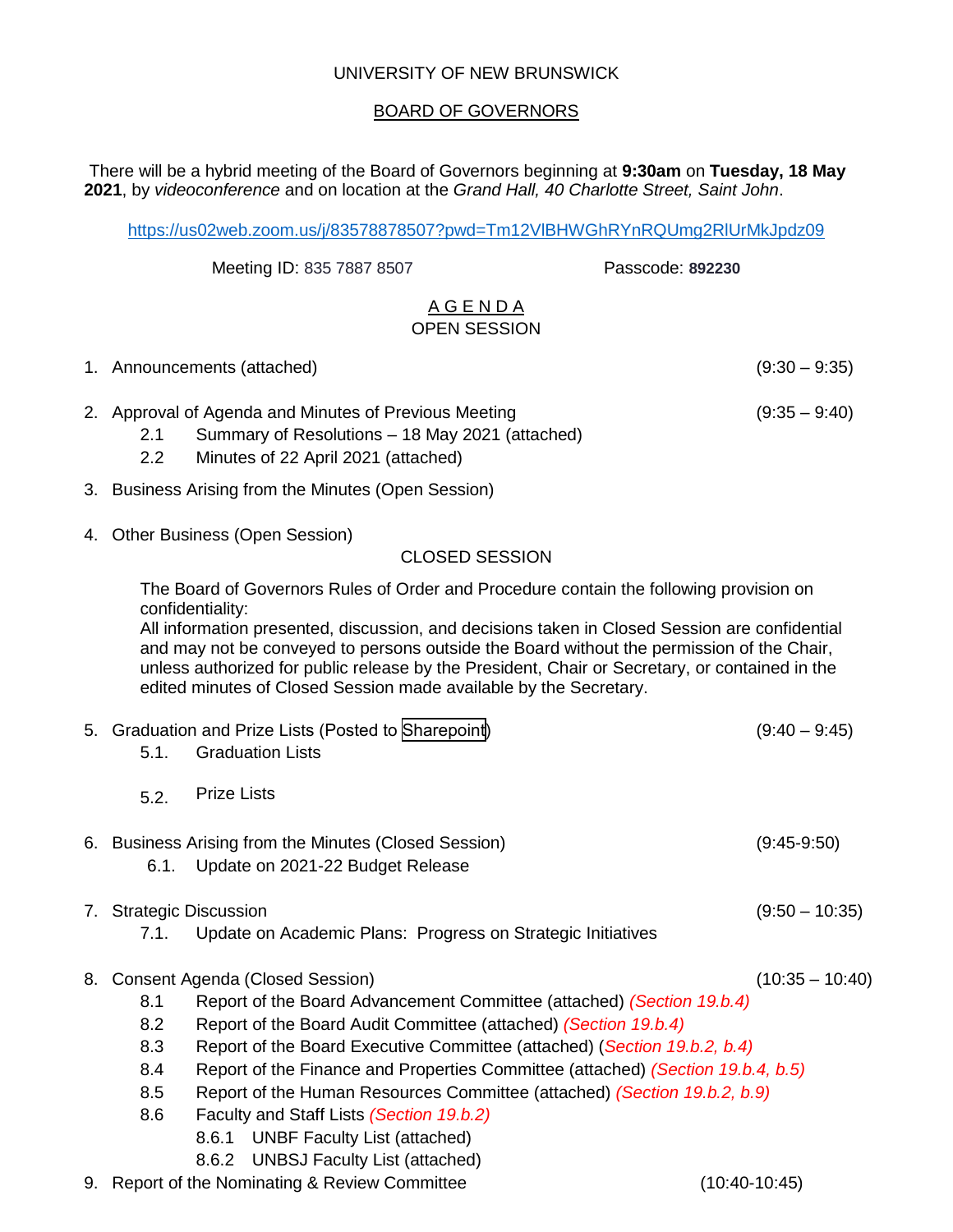- 9.1. Appointment of Board Members (attached) *(Section 19.b.2)*
- 10. Other Business (Closed Session)
	- 10.1 Extension to Appointment of Acting Vice-President Academic (Fredericton)

# BREAK (10:45-

10:55)

## OPEN SESSION

- 11. Senates' Business (Please note summary reports of Senates' Business (10:55 11:30) for the May Senate meetings will be provided as part of the attachments to the agenda. In addition, the reports relating to items of Senates' Business are available to Board members on SharePoint. This is an extensive package.)
	- 11.1 17 May 2021
		- Joint Senates' Item for Information
		- 11.1.1 President's Report
		- 11.1.2 Strategic Discussion: Academic Administrative Structure
		- 11.1.3 Update on Health Emergency
		- Fredericton Senate Item for Information
		- 11.1.4 Report of the UNBF Research Ethics Board
		- Saint John Item for Information
		- 11.1.5 Report of the UNBSJ Research Ethics Board
		- Joint Senates' Items for Approval
		- 11.1.6 Report of the Academic Policy and Procedures Committee
		- 11.1.7 Report of the Undergraduate Scholarships Committee
		- 11.1.8 Report of the School of Graduate Studies
		- 11.1.9 Certificates and Diplomas
		- 11.1.10 Report of the Teaching Awards Committee
		- 11.1.11 Proposed Structure: Emergency Academic Decisions During COVID-19
		- 11.1.12 The Frank McKenna Institute

Fredericton Senate Items for Approval

- 11.1.13 Report of the Senate Academic Planning Committee
- 11.1.14 Report of the Fredericton Senate Admissions Committee
- Saint John Senate Items for Approval
- 11.1.15 Report of the Saint John Senate Curriculum Committee
- 11.1.16 Report of the Academic Planning & Resources Committee
- 11.1.17 Report of the Saint John Senate Admissions Committee

## 11.2 Renaissance College Strategic Vision (attached)

| 12. Board Chair's Report                   | $(11:30 - 11:40)$ |
|--------------------------------------------|-------------------|
| 13. President's Report (attached)          | $(11:40 - 11:50)$ |
| 14. The Frank McKenna Institute (attached) | $(11:50-12:00)$   |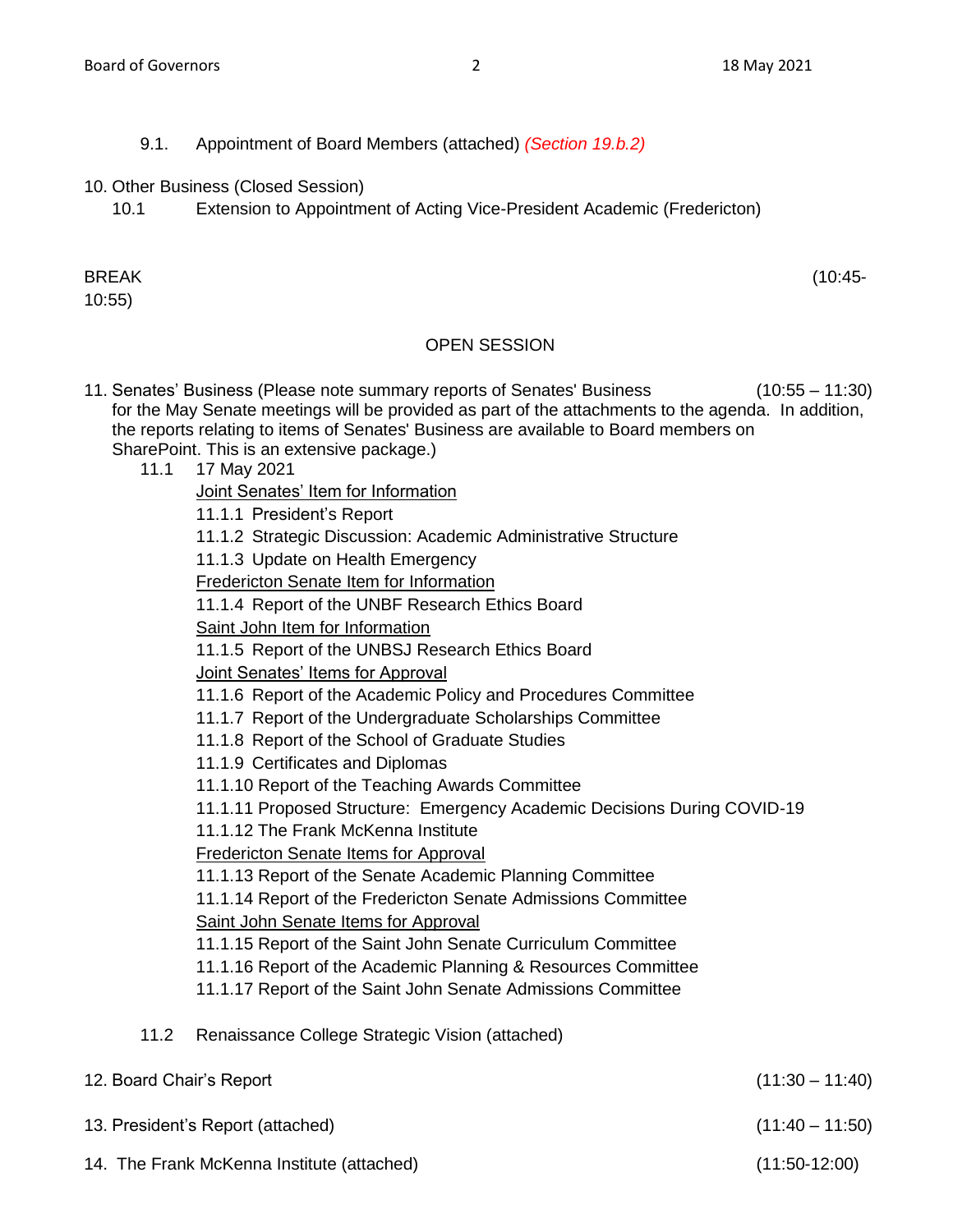| 15. Consent Agenda (Open Session) |  |  | $(12:00 - 12:05)$ |
|-----------------------------------|--|--|-------------------|
|                                   |  |  |                   |

- 15.1. Report of the Board Advancement Committee (see item 8.1)
- 15.2. Report of the Board Executive Committee (see item 8.3)
- 15.3. Report of the Board Nominating and Review Committee (see item 9.1)

### CLOSED SESSION

- 16. In Camera Session (12:05-12:15)
	- 16.1. In Camera Meeting with the President
	- 16.2. In Camera Meeting of Voting Board Members
		- 16.2.1. Report of the Executive Compensation Committee (verbal)
- 17. Adjournment
- 18. Additional Opportunity for in Camera Discussion (Not Minuted)

Sarah J. DeVarenne, **Secretary**